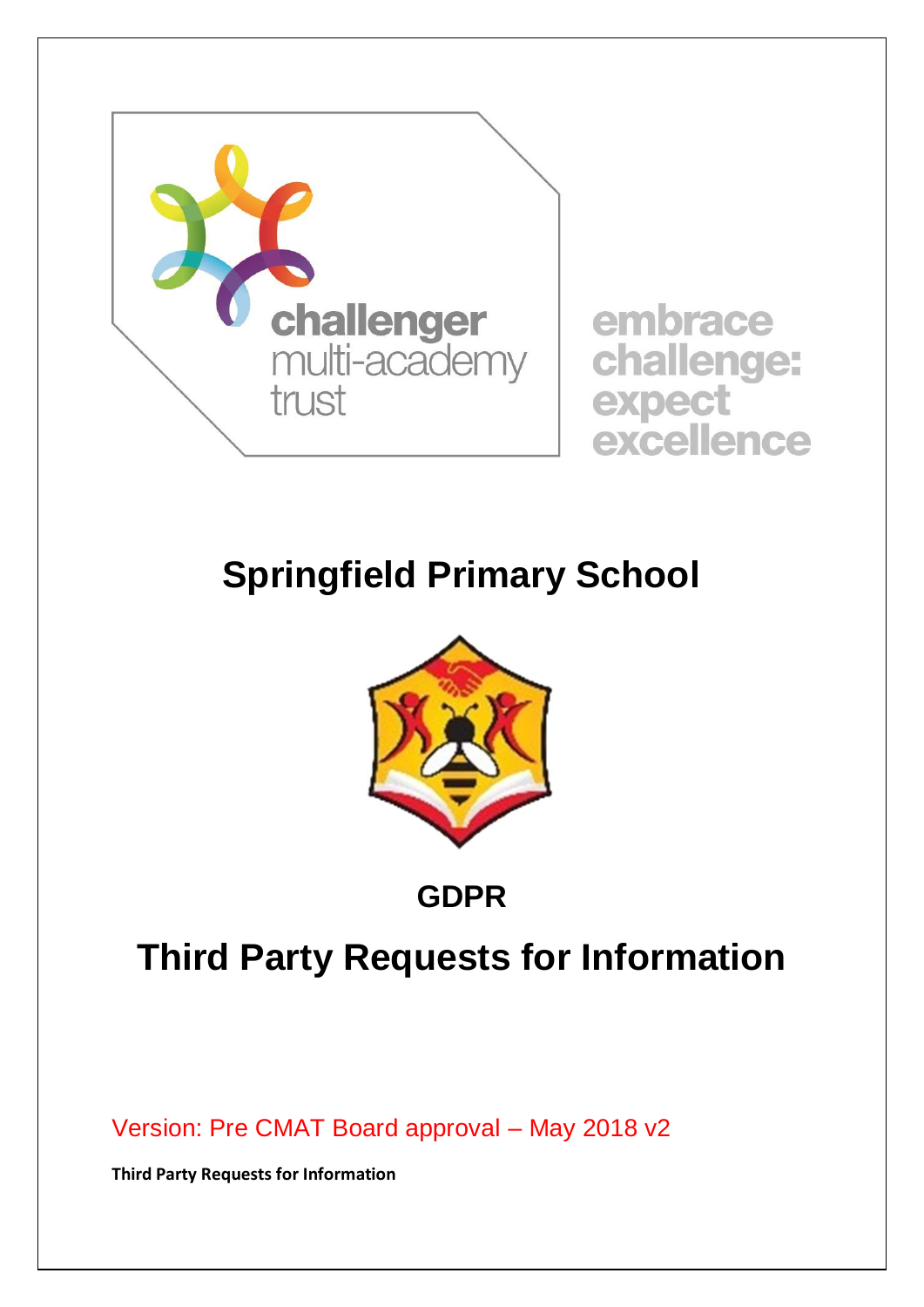Occasionally the **Academy** may receive a request for information on a pupil or member of staff by a third party, such as the police or social services.

The police do occasionally ask for personal data as part of an inquiry, but they don't have the automatic right to receive information about our staff or pupils. You should not feel pressured into handing over personal information. There is a special process the police are required to follow to access personal data for certain crime-related purposes.

However, child protection and safeguarding can take priority over data protection. The Children Act 1989 and 2004, Education Act 1996 and 2002 all emphasise the importance of sharing information responsibly where safeguarding is an issue.

Every situation should be assessed on its individual circumstances, and a distinction must be made at this time whether the information has been requested on an emergency basis, (where there is immediate and significant risk to the life and/or limb of a person), or whether the information is required as part of a routine investigation (where there is no immediate threat of harm). If there is any doubt, then the school's legal advisor should be contacted for advice.

Any decisions about disclosure on safeguarding requirements should be recorded. The member of staff who has disclosed the data should make a record in the pupil or staff file of the following:

- Information that has been disclosed
- Who it has been disclosed to (person, position and agency)
- Who within the school authorised the release of the data
- Date & time of the decision

A 'Third Party Request for Information' form (Appendix A) should be completed for each request which summarises this information.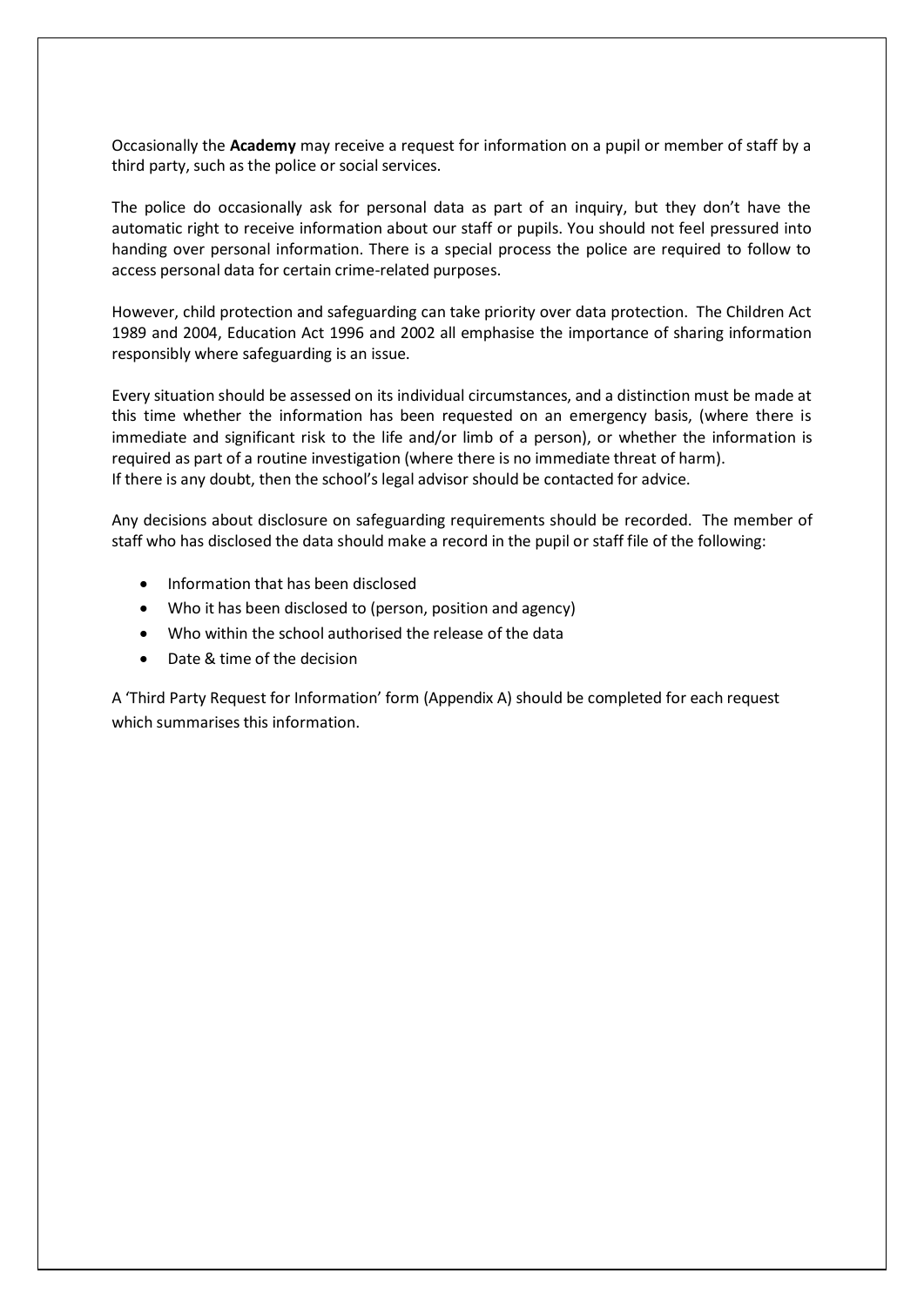### **Appendix A**

### **Third Party Request for Information**

This form should be completed where a third party contacts the school requesting that information is shared with them about a member of staff or a student. Remember, the police and other agencies have processes that they need to follow in order to legitimately gain information that is protected within the Data Protection regulations. However, child protection and safeguarding take priority and if information is requested on an emergency basis where there is immediate or significant risk, information can be disclosed.

This form should be completed on receipt of an information request, with authority sought from your **Head of School.**

A copy should be retained on the relevant staff or pupil file.

| Date of Request:          |  |
|---------------------------|--|
| Time of Request:          |  |
| Person receiving request: |  |
| <b>Position:</b>          |  |

#### **Details of Third Party**

| Name:                      |              |   |                         |
|----------------------------|--------------|---|-------------------------|
| <b>Position:</b>           |              |   |                         |
| <b>Agency:</b>             |              |   |                         |
| How has request been made? | Face to face |   | Other (please describe) |
|                            | Telephone    | П |                         |
|                            | Letter       | П |                         |
|                            | Email        |   |                         |

#### **Details of Information Requested**

| Data that has been requested:       |  |
|-------------------------------------|--|
| Reason the data has been requested: |  |